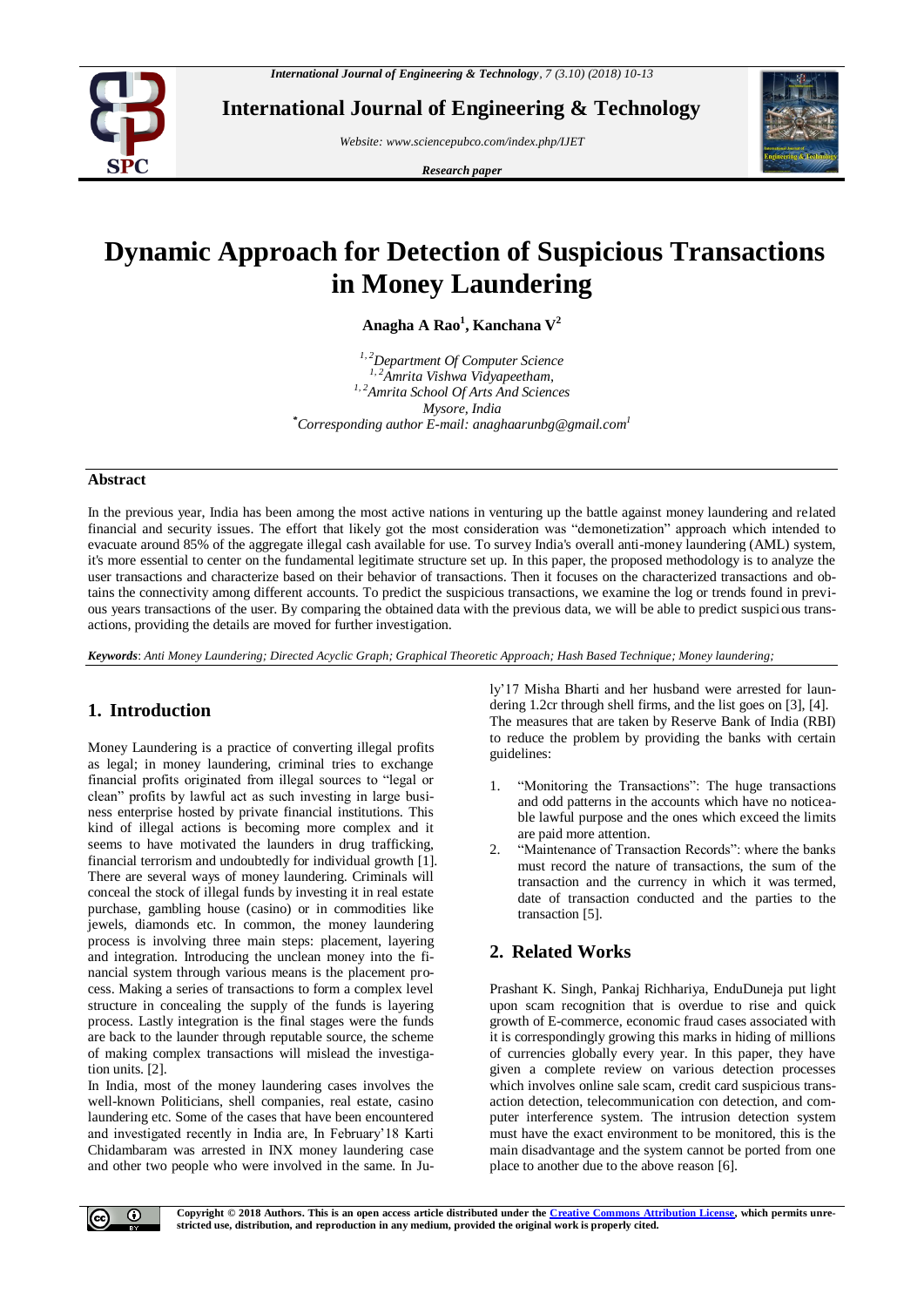R.cory Watkins K. Michaelreynolds, Ron Demara documented that, from the instance of the act that frauds try to state that money that is laundered are similar resources originated from legal actions and cannot be discriminated on the whole. Usual analytical approaches that are developed to find out trends in money laundering can be separated as different types like recognition, avoidance of discovery and management, clustering algorithms for studying subset selection, information were explored with varied algorithms [7].

M.S.Chen, J.S.Parkand P.S.Yu has examined about the problem in mining association rules were huge datasets of business transactions are used. They have mentioned that the problem is raised in reducing the large dataset. It can be solved by developing the candidate item sets where only the required datasets are obtained. By using this method, the database can be successfully trimmed at the early stages of detection process at lesser cost [8].

M. Kamber and Jiawei Han in this work they focused on improvising the efficiency of Apriori algorithm, and then formulating the Hash-based technique which is used to reduce the dimension of the candidate n-item set, Nk, for  $n>1$ [9].

Yu Tingting and Liu Keyan projected about the identification of varying financial transaction using vector machine that supports the overall process. The use of support vector classification method that uses random collection as its parameter will disturb the accuracy of results. So they included the process of involving more level of authentication in other words cross validation to choose the suitable constraints [10].

Yang Qifeng, Feng Bin, Song Ping declared in their article that online transaction is a practical way to gain currency with the growth of e-commerce. They have developed an anti-money laundering scheme as trade unification system. The system will dynamically observe and investigate business transaction records, and also presents the opinion based on decision support for anti-money laundering scheme. Also they carry out the content based reduction in online social networks; fire wall construction is developed for the same. In this design, content mining technique is used to classify the receiving texts [11].

R.V.S. Balan and Sreekumar has investigated different information mining methods that are utilized to distinguish tax evasion, which comprises of colossal measures of keeping money exchange information from everyday exercises. They gave an understanding [12].

Xingrong Luo in his paper he proposed about the organized view of money laundering framework in data mining, and the efficiency of using classification algorithm to predict the suspiciousness in the transactions. Particularly, he views the bank transaction as data stream which is built using the frequent mining rules based on the classifiers. His experiments based on the replicated trading using real time bank transactions provide the efficiency in detection procedure [13].

Balsa J and Alexandre C propose a framework that spotlights on how monetary foundations, banks, can show signs of improvement bring against illegal tax avoidance activities. All the more particularly, we endeavor to enhance the way toward flagging suspicious exchanges and the subsequent official conclusion. For this reason, it is essential to show customer conduct and have an unmistakable meaning of various customer profiles. Since they have a genuine arrangement of bank exchange information, they will clarify in this paper how a few information mining strategies have been utilized

to make the essential customer profiles and how the outcomes can be coordinated into the framework [14].

Dr.M.Prabakaran and G.KrishnaPriya in their paper they proposed a variation of time declaration utilizing behavioral models where exchange cycles are part and different threads and relying upon the client models of record. On this approach, they distinguish and suspect, as well as recognize the group exchanges that are associated with the ML [15].

Nhien An Le Khac et al. developed a solution using decision tree, genetic algorithm and fuzzy clustering. These were the different data mining techniques proposed to detect money laundering for quick identification. These articles included methods were in they proposed the significant factors for detecting money laundering in the speculation behavior and they also determined an investigating procedure depending on clustering and neural networks to detect cases which are suspicious in money laundering [16], [17], [18].

### **3. Methodology**

In the proposed work, the aim is to detect the large cash withdrawals from a previously inactive or from an account which has just received a sudden large credit, initially the non-frequently used accounts are obtained, and then the connection of those accounts with other accounts is detected to find the total predictable amount involved. Finally, the accounts exceeding the limit with inactive usage of account with large amount are diagnosed as suspicious. Following are the steps carried to effectively predict the suspicious transactions.



#### **3.1. Technique to Reduce Candidate 2 Item Set Using Hash Based Mining**

In this article, the proposed methodology uses Hash based association rule to reduce the size if the dataset and for generating non-frequent transactional datasets. The transaction item sets in the hash table are checked with the min support count and hence the duplicate transactions are discarded. This makes the task easier to generate the no frequent item set. Transitivity rule is applied to the accounts showing only two accounts being involved in a transaction, this produces the chaining of accounts and this rule is adopted from the mathematical transitive relation i.e., if account A is related to B, the B is related to C and A is also related to C.

#### **3.1.1. Generating the Non-Frequent Candidate 2-Item Set**

Step 1: Extract the transactional dataset as per the time constrain.

Step 2: Calculate the association between all accounts using hash based technique.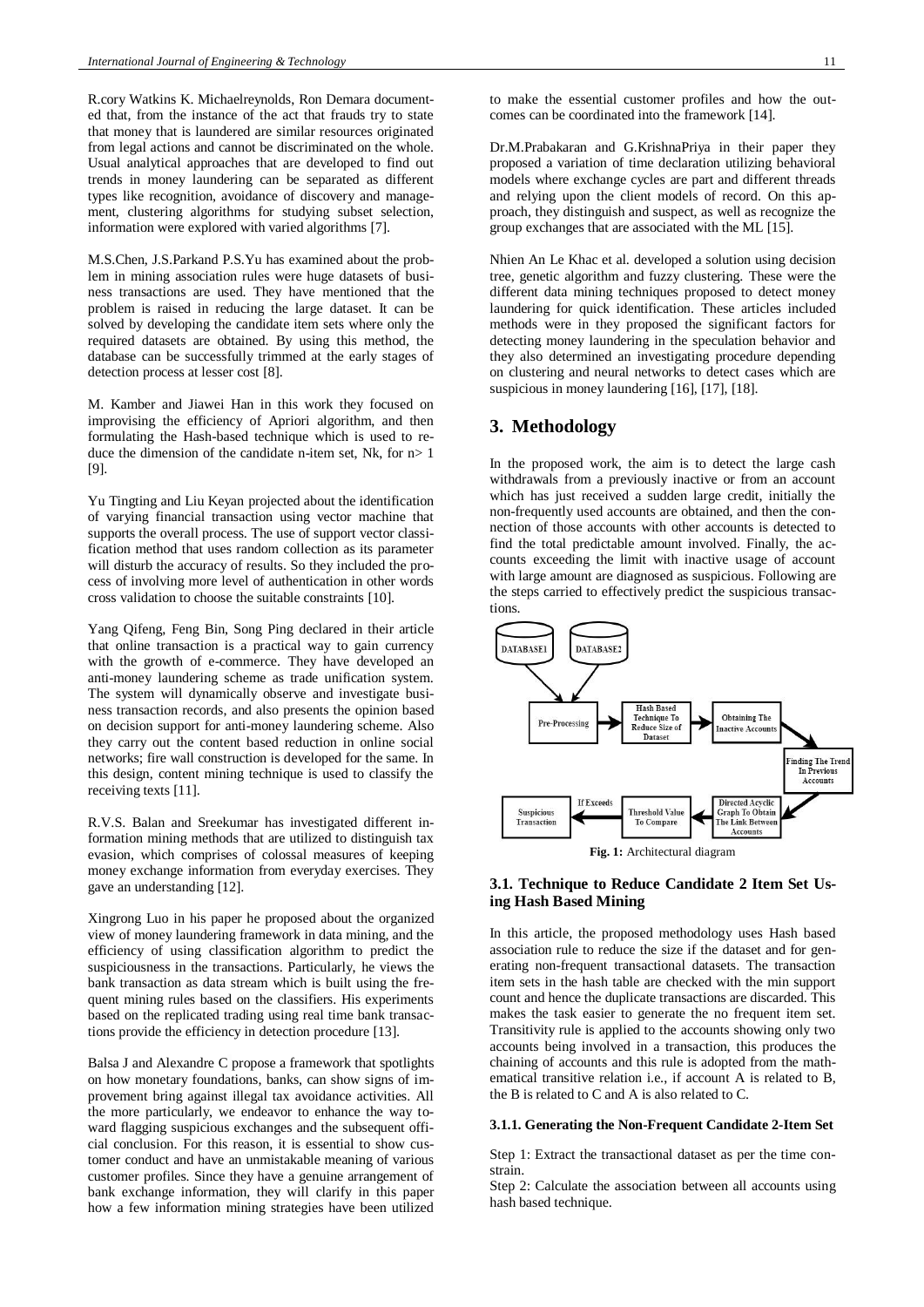|  |  | $H(A, B) = (Order of A \times 10) + (Order of B) mod 7$ | (1) |
|--|--|---------------------------------------------------------|-----|
|--|--|---------------------------------------------------------|-----|

Step 3: If (Count < minbucketcount) 
$$
(2)
$$

Step 4: Consider the reduced transactions for further identification.

Step 5: If (Support count  $\langle$  minsupportcount) (3) Then, inactive transaction.

Else Active

#### **3.2. Identifying Suspicious Transactions**

Identifying the transactions depends on the behavior of the user, there are many possible patterns were a user will launder money. Here inactive accounts were bulk amount is credited and within few hours the amount is debited or transferred to other account is considered. To identify such activity, the directed acyclic graphical approach is adopted. This approach helps in solving the complex dependencies between the accounts. The sequential connections between the accounts help in generating the possible longest paths were in, the accounts and the money involved can be predicted as suspicious.

#### **3.2.1 Suspicious Behavior**

Step 1: Retrieve shared information from the database (Account1)

Step 2: Tokenization of non-active accounts.

Step 3: Clustering the transactional trend followed by the user comparing with the predefined dataset (Recorded in database).

Step 4: Check for the links between the accounts.

Step 5: Identify the user as suspicious if the total transactional amount increases the threshold value specified by the banks.

Finally, we identify the common and uncommon behaviors of the user accounts. The experimental results presented in this article show the efficiency of methods in the upcoming sections.

## **4. Experimental Results**

**Table 1:** Results obtained for different size of datasets

| <sub>S1</sub><br>no. | Dataset<br>size | Min.<br><b>Bucket</b><br>count up | Min. Sup-<br>port count<br>up | Number of suspi-<br>cious transactions |
|----------------------|-----------------|-----------------------------------|-------------------------------|----------------------------------------|
|                      | 29              |                                   |                               |                                        |
|                      | ۱OC             |                                   |                               |                                        |

For experimental use of the proposed algorithm, a representation dataset having the similar features of connection and relationships like a typical bank transaction has been used. Since original bank transactions are highly confidential to be used. The end result that we get at the end of the experiment using hashing method, we monitor that when the amount of transactions size increases, the complexity in finding the nonfrequently used accounts increases. Yet if the support count rate is increased to a higher rate than a lesser number of transactions are obtained. With added datasets the efficiency of the tool becomes even more accurate. The graph shows Size of dataset (x-axis), Number of suspicious accounts (yaxis).



**Fig. 2:** Size of dataset (x-axis), Number of suspicious accounts (yaxis)

The algorithm is implemented on the connection of all the data and the algorithm outputs the common and uncommon behaviors which are used for suspicious account prediction. The framework shows precision for the model dataset with some limitations. Only the pattern which is designed to be predicted is identified. Since there are various ways in which the problem takes place not all patterns are considered. The below graph be the results for month (x-axis), Amount (yaxis) based on the varying transactions of accounts obtained from the experiment, showing their overall monthly transaction and we notice that the transactions of account 1, 3 and 5 are showing involvement of huge amount compared to the other month, this means that they are suspicious and must be reported only for further investigation.



**Fig. 3:** Accounts with higher frequency are suspicious

## **5. Conclusion**

The proposed work improves the effectiveness of the presented tax evasion technique which predicts the suspicious accounts using hashing method. We will consider the nonfrequently transacted accounts as the constraint and have obtained connectivity between different accounts using directed acyclic graphical approach. The accounts that are obtained at the end of experiment have the possibility of being suspicious as they are involving large amount of transactions. Proposed work planned in this article is beneficial more than the other anti-money laundering tools. And will also predict if the transaction of huge amounts made is legal or illegal in case its illegal then this report must be sent to higher authority for further investigation.

## **Acknowledgement**

Firstly, we feel extremely thankful to Her Holiness Most Respected Mata Amritanandamayi Devi (Amma) for her motivation and assistance both in unseen and unconcealed ways.

Sincerely, we express gratitude our institution, Amrita School of Arts and Sciences, Mysuru campus, Karnataka, India, for